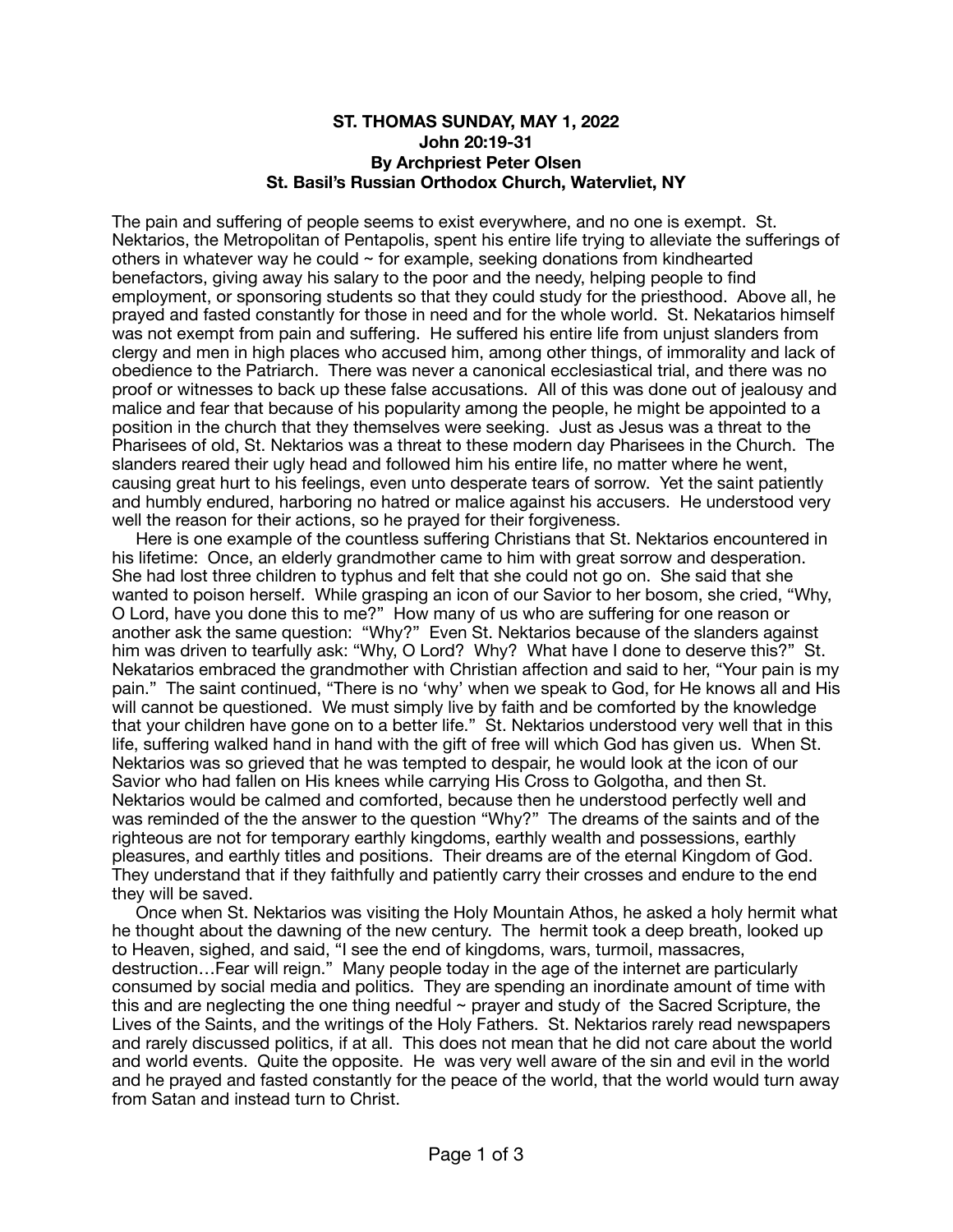The Son of God came into the world to forgive sins and to restore mankind to eternal life. The world responded by hating and slandering Him and by killing Him on a Cross. For forty days we are told that the Risen Lord appeared to His disciples. And where do we find the disciples? They are hiding behind a locked door for fear that the malice of the people will be turned on them because they are the disciples of Christ. They are literally afraid for their lives. The fact is, each of the twelve apostles, except for St. John the Theologian, will eventually suffer martyrdom and be killed on account of their faith in Christ. Today there is a superhighway of information constantly bombarding us, yet very few people know that the Christians are the most persecuted people in the world. Why do you suppose very few people know about this, and why do you suppose the Christians of today are being persecuted so much? Christ has been forgotten, and instead people today turn to science and various social and political theories for direction. The overwhelming majority of mankind's nations and leaders no longer look to the Gospel and our Savior for guidance. A world without Christ becomes a world of lies, stinginess, selfishness, greed, coldness, indifference towards others, lack of love, perversion, moral depravity, censorship, horrific crimes, lawlessness, anarchy and persecution of the truth. This is what happens when people turn away from Christ. Children in kindergarten today are taught that they can choose whether or not they want to be a boy or a girl, or they can choose to be neither. The endearing and precious word "mother" is considered offensive and outdated, and instead we are supposed to say "birthgiver." "He" and "she" are offensive pronouns and some academic institutions of higher learning are forcing students to use bizarre made up pronouns. I could go on and on, but I think that you are already painfully aware of what is going on in the world today. Truly the world has gone mad, and ironically the world says that it is us, the Christians, who are mad.

 Like the first disciples to whom Jesus appeared after His resurrection, and like all of God's righteous clergy and preachers and Christian laity, we will all face persecution and slander because of our faith in Christ. Some of us, because of our circumstances, will live in fear, like the apostles in the Gospel today whose lives were openly threatened. But the Lord tells His little flock to fear not, for He has conquered and overcome the world. These things must need come to pass. Eventually faith overcame the fear of the apostles and they unlocked their door and courageously went throughout the entire world, preaching and baptizing in the name of the Father, and of the Son, and of the Holy Spirit. We too must not live in fear and intimidation, but boldly stand on the rock of Christ and our Holy Orthodox faith. Our Lord tells us that he who endures to the end, in faith, patience, prayer and devotion to Christ and His Holy Orthodox Church, will be saved. With God's help, so be it. Amen.



Page 2 of 3